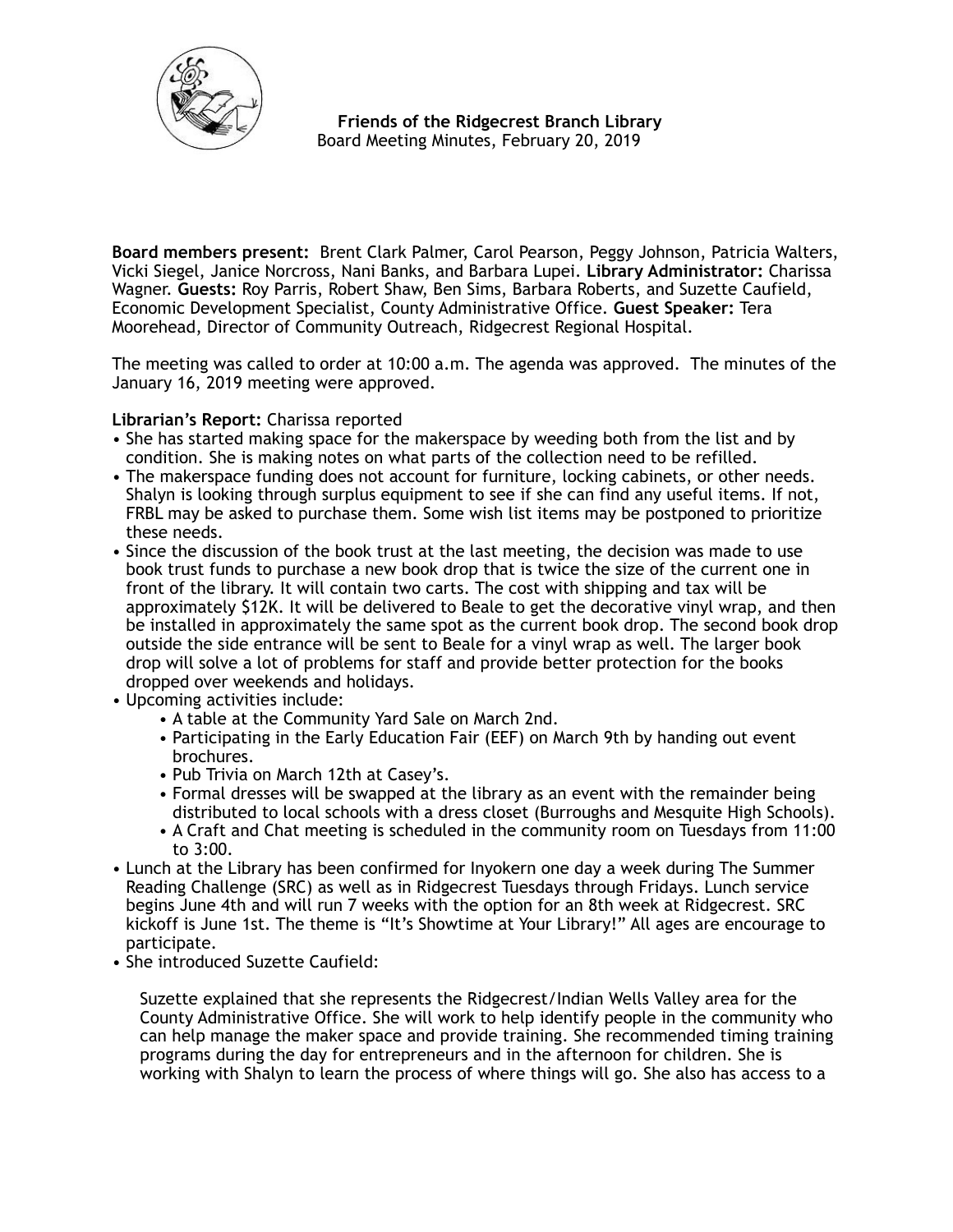database of grants. She gets a daily update and will pass along relevant results interested people who can use the information.

## **President's Report:** Brent reported

• He stated that he would like to see the emphasis of our talking points start to focus on the library's strengths rather than its weaknesses. Now that some good things are happening for the Ridgecrest Branch we can be a more positive organization. He introduced the guest speaker.

**Guest Speaker:** Tera Moorehead presented information on Ridgecrest Regional Hospital's (RRH) Community Outreach and Services. These include exercise, companionship, fun, and other services for seniors; several support groups; and outreach to the community through presentations and the annual Health Fair. The next Health Fair is coming up on March 9th. She provided pamphlets with further information and contact information for meetings. Brent thanked her for coming, and also thanked RRH CEO Jim Suver for the \$3K donation that made the inside scrolling sign in the library possible. He presented an FRBL book bag to her and also one for Jim. He also sent to Jim a rare copy of *Kern's Movers and Shakers*.

### **Treasurer's Report:** Nani reported

- She provided copies of the January 2019 FRBL Financial Report. The Salesroom brought in an average of \$221/week in January and Pizza Factory sent \$163 for two months.
- The 2018 annual audit will be done on March 2nd by Brent and Naomi Norris. Naomi assisted with the audit last year.

### **Vice-President, Membership Report:** Carol Pearson reported

- Since our last meeting, there have been 2 new members and 7 renewals. One renewal was a business.
- She liked the new design for the membership form that Judy Fair-Spalding made for the newsletter and is having some printed. They will be on a different color paper (pink) than the previous version (green).

#### **Vice-President, Book Sales Report:** Janice reported

- She is ready to start taking sign-ups for volunteer shifts on the sale dates. Please contact her.
- Brent added that there is potential for taking credit cards at the sales and maybe even in the library sales room. There was discussion on how this would work, how much it would cost, and how much training would be involved for cashiers and volunteers. Most agreed that this is worth pursuing and Brent promised to bring more information.
- Barbara reported that flyers for the sale are at the printers and will be available soon.

# **Newsletter: Deadline for next newsletter – April 28, 2019.**

#### **Old Business:**

- Ballot Initiative Carol distributed copies of the letter Linda Fiddler received from the Kern County Auditor-Controller-Clerk-Elections Office on January 24, 2019, along with the Petition Result Breakdown they provided. Discussion followed regarding the results and the reasons why signatures were rejected. It was agreed that we need to tell the FRBL members that the initiative failed. Brent asked Carol to start an email discussion for input on how that should be worded and presented.
- Brent reminded us that in spite the the failed petition, the future is looking good for the library. Dynamic good things are happening, though the staff is still underpaid. Vicki added that patrons also want more open hours.
- A motion was made, and seconded, that an email would be developed by Carol and Brent with the purpose of informing FRBL members about the initiative and positive changes in